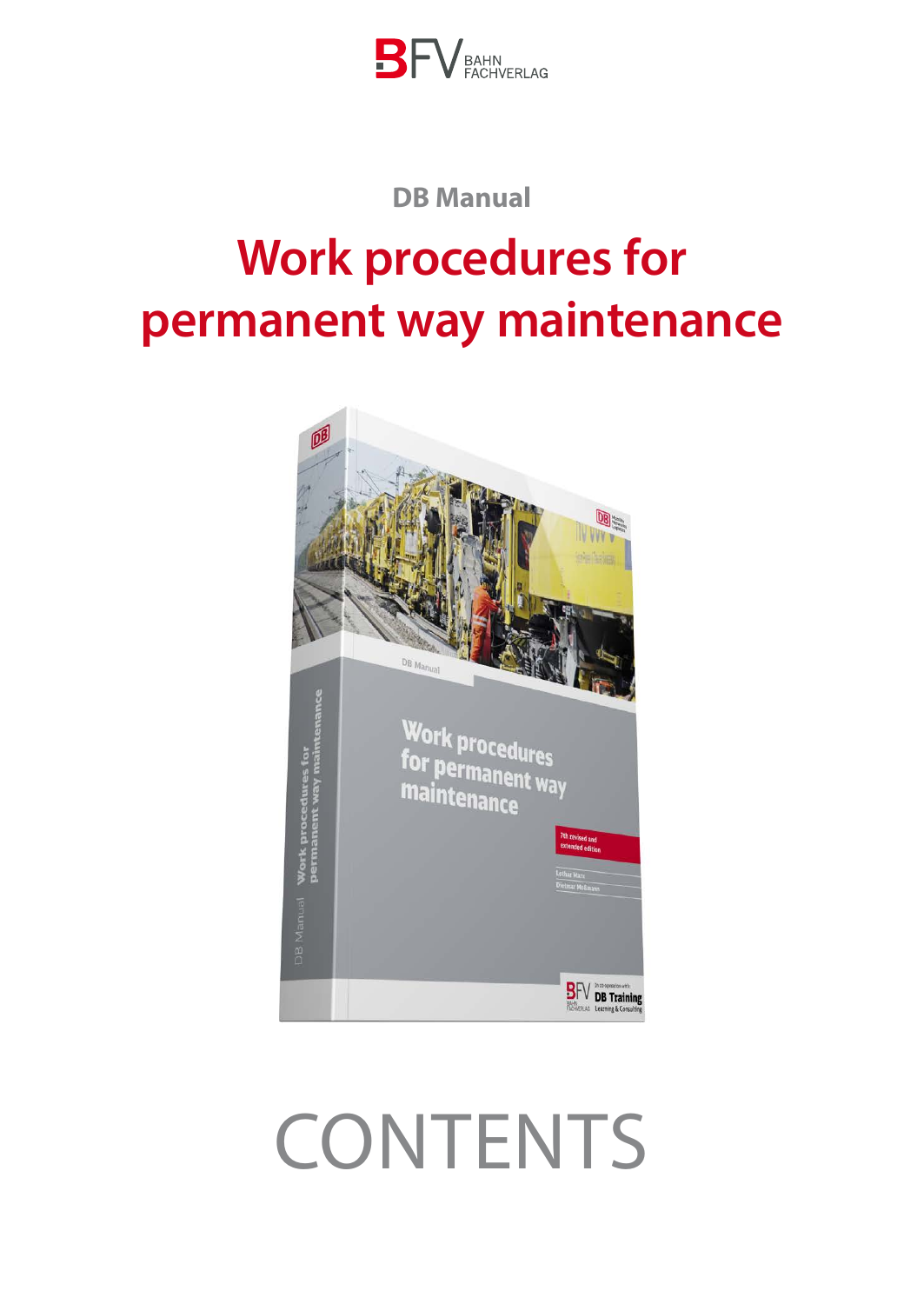## **Contents**

| <b>Preface</b> |                                                          | 19 |
|----------------|----------------------------------------------------------|----|
| 1              | General                                                  | 21 |
|                |                                                          |    |
| 2              | <b>Track equipment</b>                                   | 25 |
| 2.1            | <b>General</b>                                           | 25 |
| 2.2            | The rails                                                | 25 |
| 2.2.1          | <b>Insulated rails</b>                                   | 26 |
| 2.2.2          | Insulated joints                                         | 26 |
| 2.3            | The sleepers                                             | 28 |
| 2.3.1          | The wooden sleepers                                      | 28 |
| 2.3.2          | The steel sleepers                                       | 28 |
| 2.3.3          | The reinforced concrete sleeper                          | 30 |
| 2.3.4          | Special forms of concrete sleeper                        | 31 |
| 2.4            | The sleepers of the ballastless track system             | 32 |
| 2.5            | The rail fastening                                       | 35 |
| 2.5.1          | The rail pad                                             | 35 |
| 2.5.2          | The types of rail fastening                              | 35 |
| 2.6            | The ballast bed                                          | 41 |
| 3              | <b>Substructure</b>                                      | 43 |
| 3.1            | General                                                  | 43 |
| 3.2            | <b>Substructure of new tracks</b>                        | 45 |
| 3.2.1          | Substructure foundation                                  | 46 |
| 3.2.2          | Checking load-bearing capability and rate of compression | 47 |
| 3.2.3          | Measures to prevent embanking settling                   | 47 |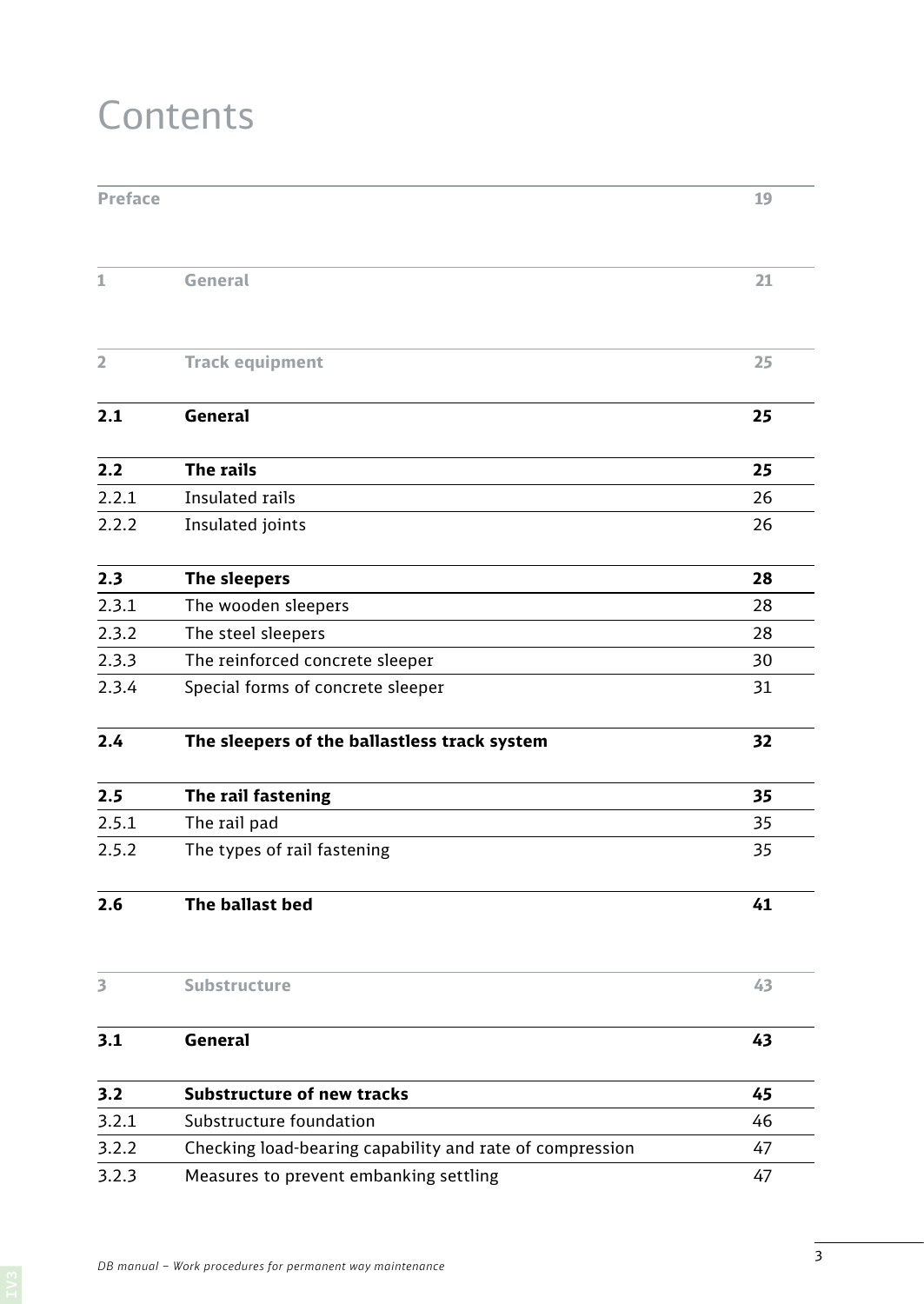| 3.2.4 | Draining the track formation                                       | 48 |
|-------|--------------------------------------------------------------------|----|
| 3.2.5 | Drainage systems                                                   | 48 |
|       |                                                                    |    |
| 3.3   | <b>Substructure of old tracks</b>                                  | 49 |
| 3.3.1 | Substructure remediation                                           | 50 |
| 4     | <b>Line layout and routing</b>                                     | 51 |
| 4.1   | General                                                            | 51 |
| 4.2   | Principles of line layout: Discretionary and approval limit values | 51 |
| 4.3   | <b>Route elements</b>                                              | 52 |
| 4.4   | <b>Fundamentals of routing</b>                                     | 52 |
| 4.4.1 | The curved track                                                   | 52 |
| 4.4.2 | Superelevation                                                     | 53 |
| 4.4.3 | Lateral acceleration                                               | 53 |
| 4.4.4 | Compensating superelevation                                        | 53 |
| 4.4.5 | Determining superelevation                                         | 53 |
| 4.4.6 | Unbalanced superelevation                                          | 54 |
| 4.4.7 | Excess of superelevation                                           | 55 |
| 4.4.8 | Minimum superelevation                                             | 55 |
| 4.4.9 | Standard superelevation                                            | 56 |
| 4.5   | Transition curves and superelevation ramps                         | 56 |
| 4.5.1 | The transition curve                                               | 56 |
| 4.5.2 | Reverse curve with transition curve                                | 56 |
| 4.5.3 | Superelevation ramps                                               | 57 |
| 4.5.4 | Ramp forms                                                         | 57 |
| 4.6   | Longitudinal track pull                                            | 58 |
| 4.7   | Slope and gradient change                                          | 59 |
| 4.7.1 | Graduated gradient change                                          | 59 |

*DB manual – Work procedures for permanent way maintenance*

4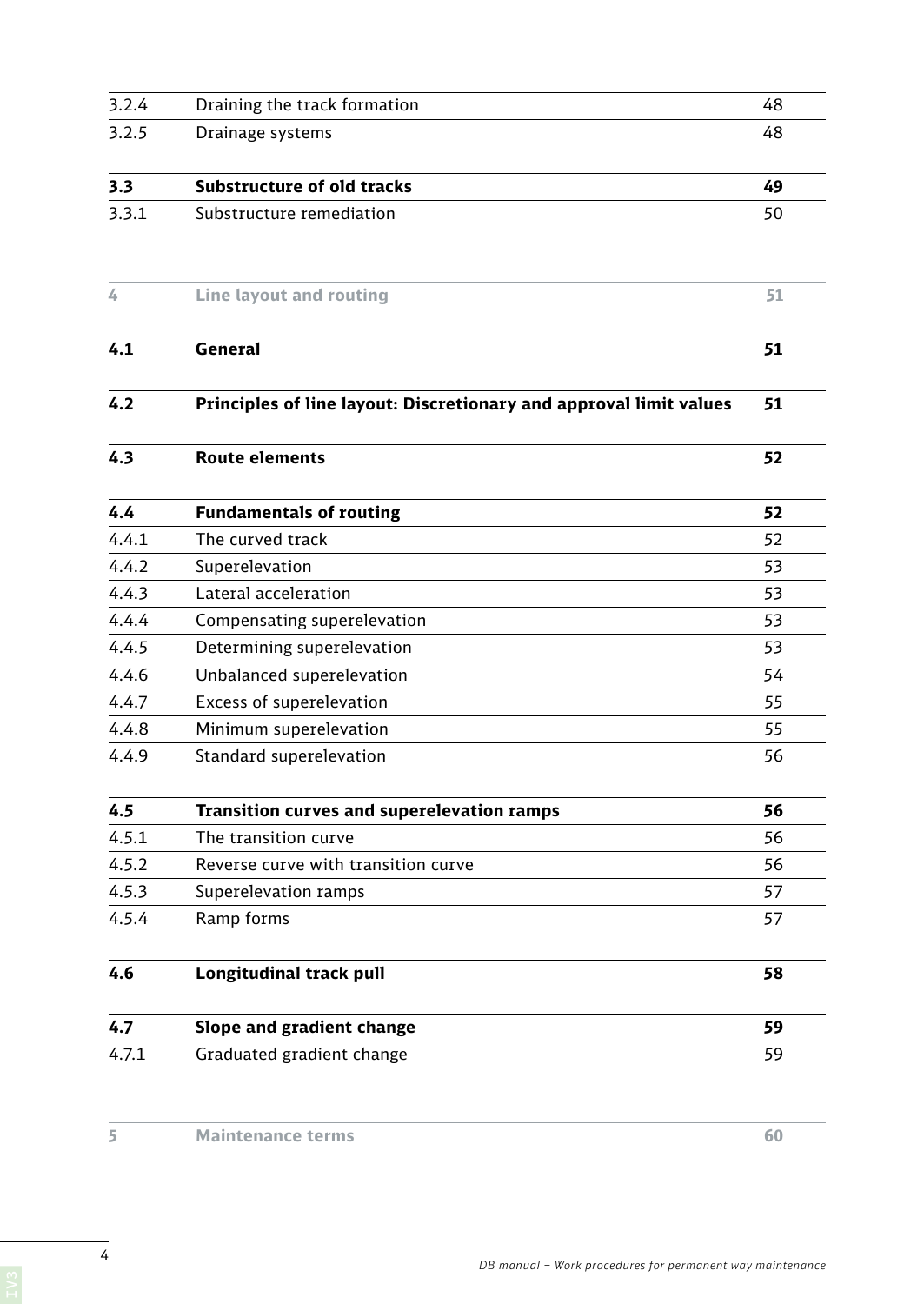| 5.1   | General                                                                                | 60  |
|-------|----------------------------------------------------------------------------------------|-----|
| 5.2   | Explanation of individual terms and meaning for the<br>permanent way                   | 60  |
| 6     | Inspection                                                                             | 63  |
| 6.1   | <b>Inspections on foot/inspection runs</b>                                             | 63  |
| 6.1.1 | Track inspections on foot                                                              | 63  |
| 6.1.2 | Track inspection runs (see guideline 821.2004)                                         | 64  |
| 6.2   | <b>Measurement runs</b>                                                                | 65  |
| 6.2.1 | Checking the track geometry with track inspection vehicles<br>(see guideline 821.2001) | 65  |
| 6.2.2 | Technical driving inspections (see guideline 821.2002)                                 | 71  |
| 6.2.3 | Ultrasonic test runs                                                                   | 73  |
| 6.2.4 | Rail inspection train equipment                                                        | 77  |
| 6.3   | <b>Manual measurements</b>                                                             | 79  |
| 6.3.1 | Switch diagnosis system VAE ROADMASTER 2000                                            | 81  |
| 6.4   | <b>Foundation survey</b>                                                               | 84  |
| 6.4.1 | General                                                                                | 84  |
| 6.4.2 | Execution of the geotechnical survey                                                   | 85  |
| 6.4.3 | <b>Evaluation of results</b>                                                           | 92  |
| 6.4.4 | Construction execution                                                                 | 94  |
| 6.4.5 | Conclusion                                                                             | 95  |
| 6.4.6 | Application of ground-penetrating radar                                                | 95  |
| 6.4.7 | Geotechnical survey report for maintenance work                                        | 106 |
| 6.5   | <b>Evaluation and measures</b>                                                         | 112 |
| 6.5.1 | General                                                                                | 112 |
| 6.5.2 | Integrated inspection system (IIS)                                                     | 112 |
| 6.5.3 | Near-surface defects in rails                                                          | 121 |
| 6.5.4 | Planning of measures for track maintenance<br>(see guideline 823.0100A02)              | 125 |
| 6.5.5 | Special inspections with the GeoRail Xpress                                            | 131 |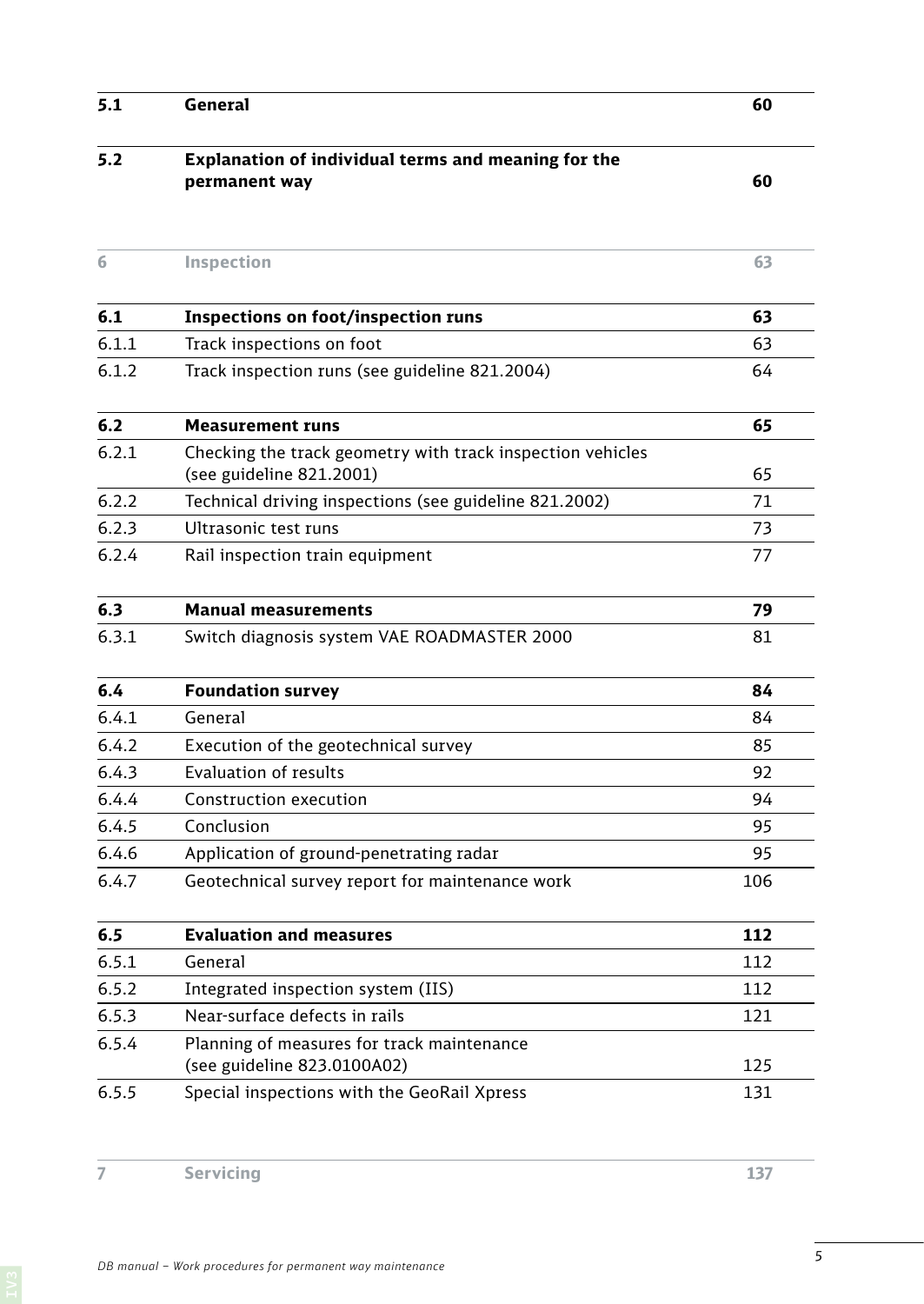| 7.1   | Weed killing on and alongside railway tracks                                     | 137 |
|-------|----------------------------------------------------------------------------------|-----|
| 7.1.1 | Weed killing on railway tracks using pesticides                                  | 138 |
| 7.1.2 | Weed killing outside of tracks using mechanical procedures                       | 140 |
| 7.2   | Lubrication of slide base plates                                                 | 142 |
| 7.2.1 | Lubrication of slide base plates                                                 | 142 |
| 7.2.2 | Switch rollers                                                                   | 142 |
| 7.2.3 | Switch roller systems                                                            | 142 |
| 8     | <b>Repair work</b>                                                               | 146 |
| 9     | <b>Planning of track maintenance</b>                                             | 148 |
| 9.1   | Rail transport                                                                   | 158 |
| 9.1.1 | Quality assurance when loading rails                                             | 158 |
| 9.1.2 | Rail transport with Robel design type                                            | 162 |
| 9.1.3 | Rail transport with STS design type                                              | 164 |
| 9.1.4 | Mobile continuous welded rail unloading device<br>Geismar design type, model EMD | 166 |
| 9.2   | High-speed track renewal machine SUM 315 (Q 3)                                   | 168 |
| 9.3   | <b>Track renewal train Matisa</b>                                                | 175 |
| 9.3.1 | Overview of the track renewal train procedure                                    | 175 |
| 9.3.2 | Special features of track renewal trains UM-1, 2 and 3                           | 183 |
| 9.3.3 | Special features of track renewal train UM-S 2001<br>(HENRY THE STRONG)          | 185 |
| 9.3.4 | Special features of P 95-2008 UM and UM-P from Schweerbau                        | 189 |
| 9.3.5 | Track renewal train MATISA P 90 LS from JumboTec                                 | 192 |
| 9.3.6 | Special features of P 95 from Strukton                                           | 197 |
| 9.3.7 | Special features of track renewal train P 95 SR                                  | 199 |
| 9.3.8 | Renewal procedure Matisa P 100                                                   | 204 |
| 9.4   | High-speed track renewal machine (SUM-Q 1)                                       | 210 |
| 9.5   | RU 800 S track renewal and ballast cleaning in one operation                     | 213 |
| 9.5.1 | General                                                                          | 213 |
| 9.5.2 | Description of the working method                                                | 215 |

6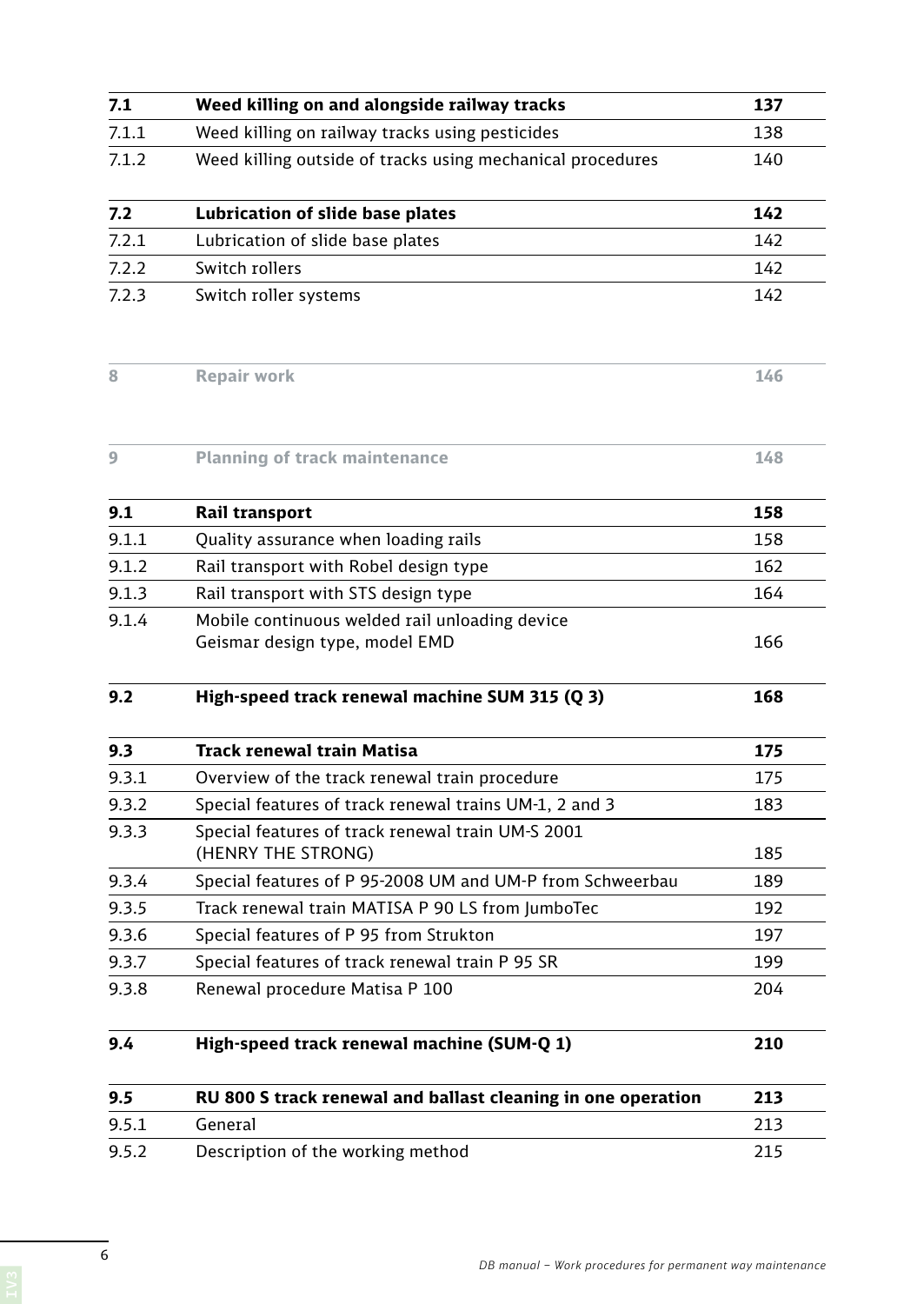| 9.6    | High-performance renewal procedure VFW 2001                                                                                                           | 217 |
|--------|-------------------------------------------------------------------------------------------------------------------------------------------------------|-----|
| 9.7    | Track renewal in a two-sleeper cycle with the SUZ 500 UVR                                                                                             | 221 |
| 9.8    | Track renewal train SUZ 500 with SVM 98                                                                                                               | 226 |
| 9.8.1  | Preconditions for using the SUZ 500                                                                                                                   | 226 |
| 9.8.2  | Preliminary work                                                                                                                                      | 227 |
| 9.8.3  | Organisation                                                                                                                                          | 227 |
| 9.8.4  | Special circumstances                                                                                                                                 | 228 |
| 9.8.5  | Track renewal with SUZ 500                                                                                                                            | 228 |
| 9.8.6  | Subsequent operations (not usually by high-speed track renewal<br>train personnel)                                                                    | 230 |
| 9.8.7  | Unloading and forwarding the continuous welded rails with the<br>rail forwarding machine in combination withhigh-speed track<br>renewal train SUZ 500 | 231 |
| 9.9    | Donelli portal crane                                                                                                                                  | 231 |
| 9.10   | <b>Track assembly</b>                                                                                                                                 | 234 |
| 10     | <b>Renewal of switches</b>                                                                                                                            | 240 |
| 10.1   | <b>General</b>                                                                                                                                        | 240 |
| 10.2   | Preconditions (unloading, assembly)                                                                                                                   | 243 |
| 10.3   | <b>Revolving cranes</b>                                                                                                                               | 251 |
| 10.4   | Renewal machine unit for switches and tracks                                                                                                          | 260 |
| 10.5   | Switch renewal with switch renewal machine WM 500-U                                                                                                   | 262 |
| 10.6   | Switch transport wagon                                                                                                                                | 266 |
| 10.7   | Ready-to-install, fully-assembled large switch parts from                                                                                             |     |
|        | the switch supplier                                                                                                                                   | 268 |
| 10.7.1 | Objectives<br><b>Technical solution</b>                                                                                                               | 268 |
| 10.7.2 |                                                                                                                                                       | 268 |
| 10.7.3 | Complete assembly in the switch factory                                                                                                               | 270 |
| 10.7.4 | Loading and transport                                                                                                                                 | 270 |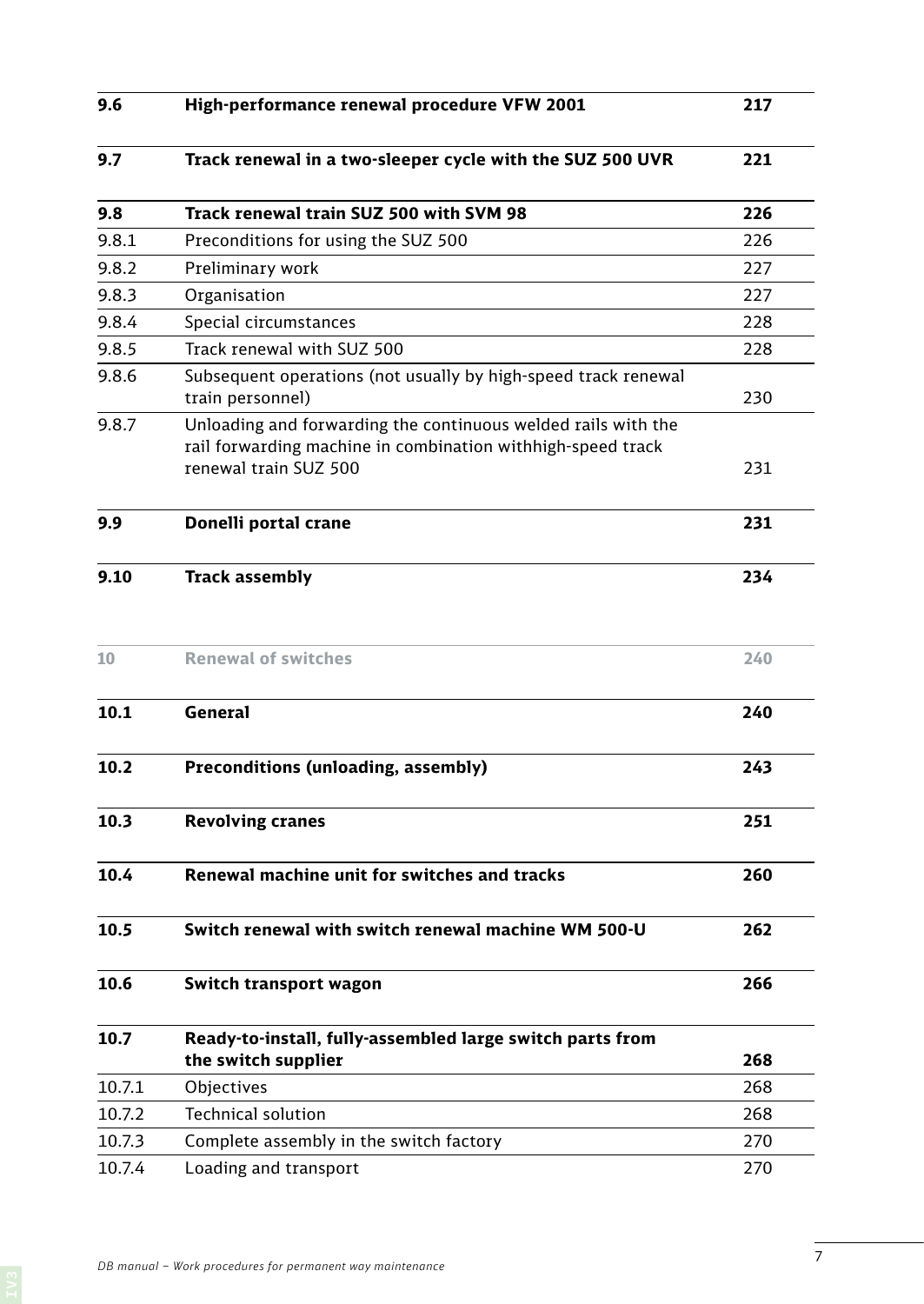| 13.2   | General<br><b>Classic procedure</b>                                          | 305<br>309 |
|--------|------------------------------------------------------------------------------|------------|
|        |                                                                              |            |
| 13.1   |                                                                              |            |
| 13     | <b>Ballast laying</b>                                                        | 305        |
| 12.4   | Rail replacement with the rail replacement system SR                         | 303        |
| 12.3   | Rail replacement with roller grips                                           | 302        |
| 12.2   | Rail replacement with rail changers                                          | 300        |
| 12.1   | <b>General</b>                                                               | 299        |
| 12     | Rail replacement                                                             | 299        |
| 11.3   | Individual sleeper replacement by hand or with equipment                     | 294        |
| 11.2   | <b>Track renewal trains</b>                                                  | 293        |
| 11.1   | <b>General</b>                                                               | 293        |
| 11     | <b>Sleeper replacement</b>                                                   | 293        |
| 10.9   | The locking sleeper                                                          | 291        |
| 10.8.2 | Individual replacement of parts of the switch track                          | 287        |
| 10.8.1 | Switch inspection                                                            | 279        |
| 10.8   | <b>Switch maintenance</b>                                                    | 277        |
| 10.7.8 | Summary                                                                      | 276        |
| 10.7.7 | Special features of the complete assembly, its transport<br>and installation | 273        |
| 10.7.6 | Operations technology advantages                                             | 273        |
| 10.7.5 | Installation                                                                 | 272        |
|        |                                                                              |            |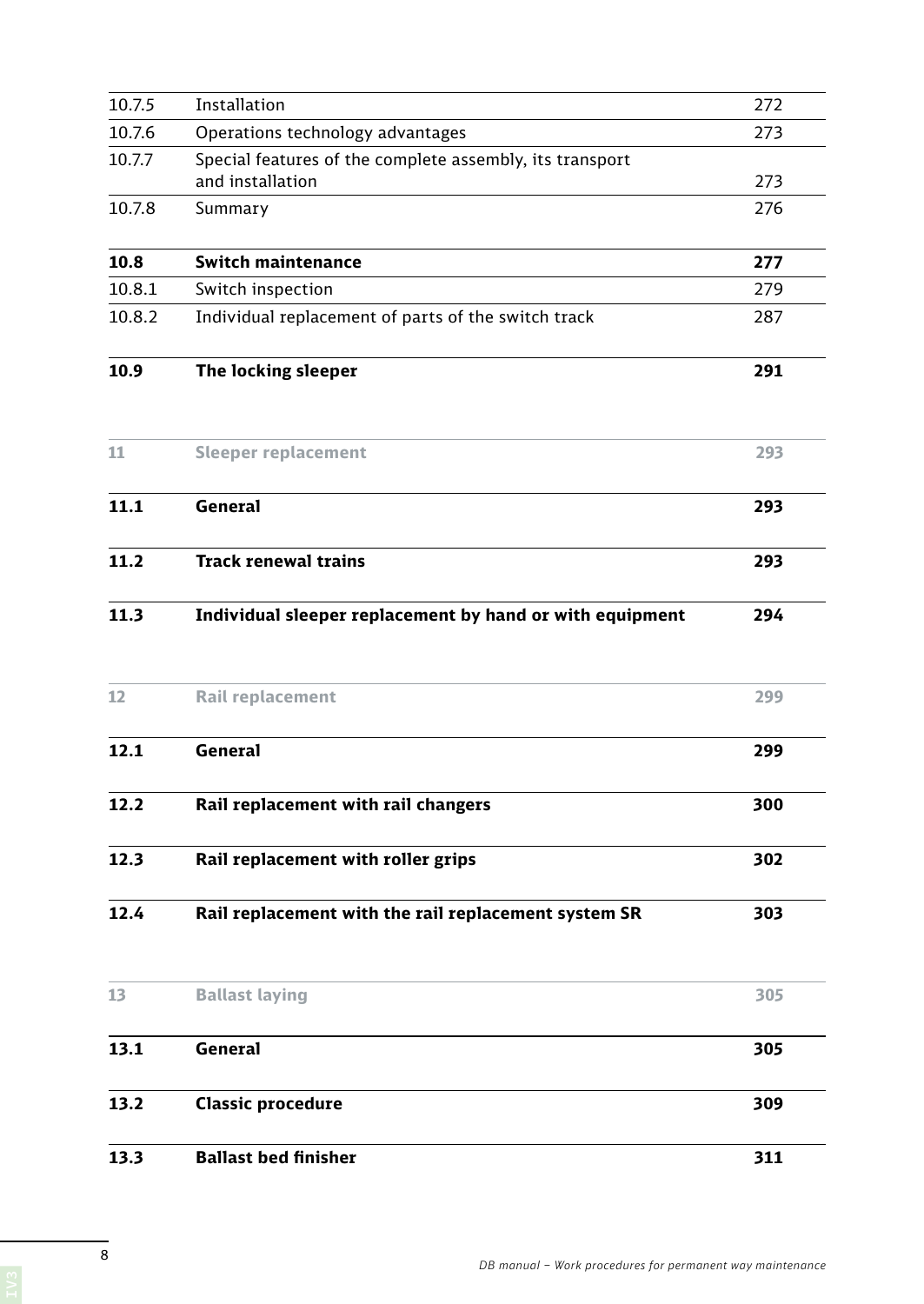## **14 Installation of tracks 312**

## **14.1 General 312 14.2 Ballast superstructure 312** 14.2.1 Track laying with VFW 2001 312 14.2.2 Track laying with SUZ 500 UVR 313 14.2.3 Niemag track renewal crane 314 14.2.4 Renewal machine unit for switches and tracks 315 14.2.5 Portal crane with integrated single sleeper laying device (PK 1-20/24) 317 14.2.6 Track laying with revolving cranes 319 14.2.7 Track laying with the portal crane (Donelli) 319 14.2.8 Laying of individual sleepers 319 **14.3 Ballastless track system 321** 14.3.1 General 321 14.3.2 The ballastless track system design types 323 14.3.3 Ballastless track system laying procedures 349 14.3.4 Measurement of the ballastless track system with the Hergie system 386 14.3.5 Laying the lean-mixed concrete in ballastless track systems 393 14.3.6 Procedure for laying continuous welded rails in ballastless track systems 397 **14.4 Switches in ballastless track systems 399** 14.4.1 Switches in the RHEDA 2000<sup>®</sup> design type ballastless track system 406 **14.5 Requirements on the substructure for ballastless track systems on earthwork foundations 409 14.6 Transitions 409 14.7 Noise insulation in ballastless track system construction 409 14.8 Maintenance and renewal of the ballastless track system 412 14.9 Laying of special sleepers 414** 14.9.1 Y-steel sleeper superstructure Y/S15 414 14.9.2 Twin sleeper and the set of the set of the set of the set of the set of the set of the set of the set of the set of the set of the set of the set of the set of the set of the set of the set of the set of the set of 14.9.3 Sleeper bed for the ballast superstructure (padded sleeper) 423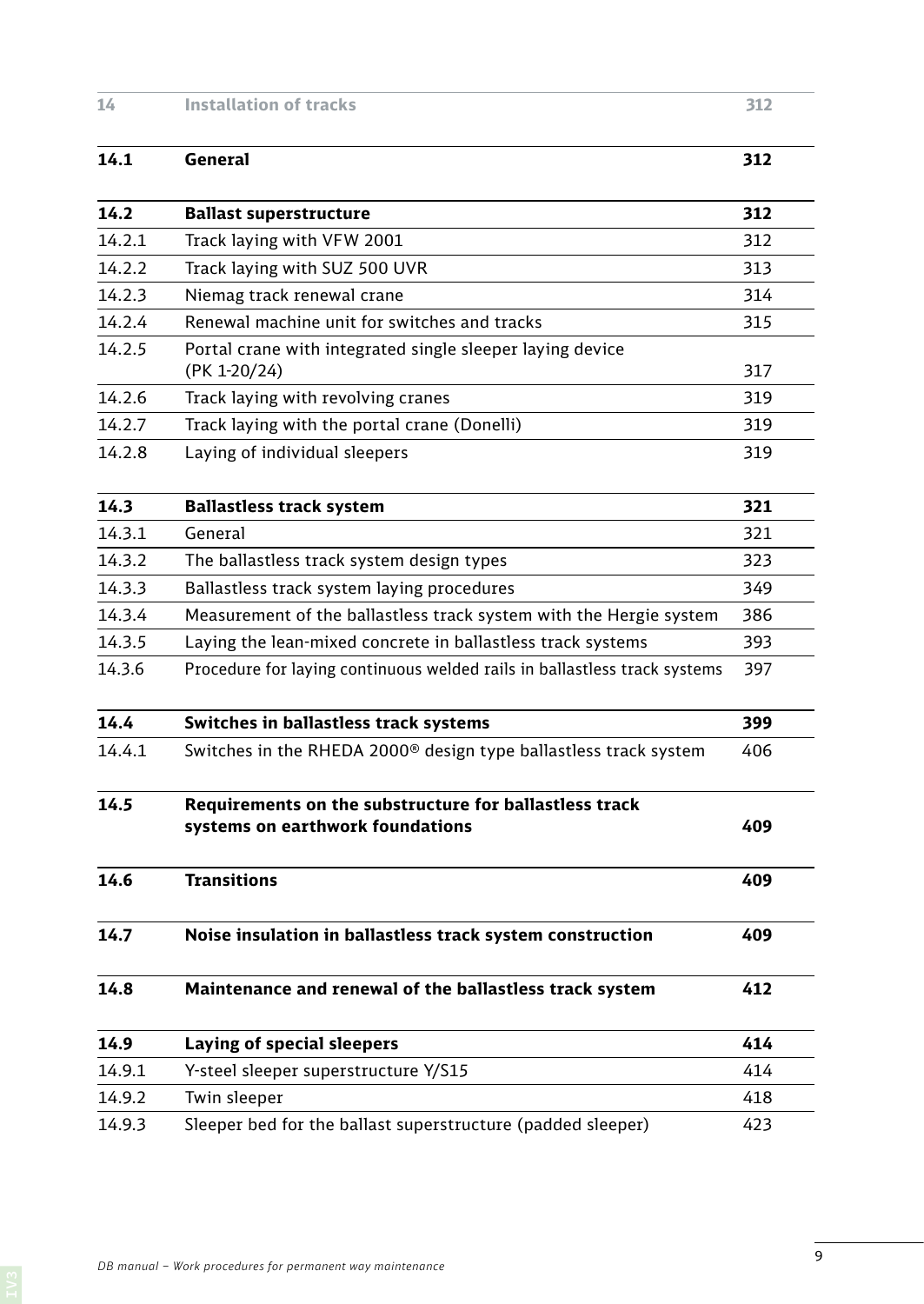| 16.3.2 | Ballast bed cleaning with the RMW 1500                | 442 |
|--------|-------------------------------------------------------|-----|
| 16.3.1 | General                                               | 441 |
| 16.3   | <b>Ballast cleaning machine RMW 1500</b>              | 441 |
| 16.2   | Ballast cleaning machines RM 80 and 80-92             | 435 |
| 16.1   | <b>General</b>                                        | 432 |
| 16     | <b>Ballast cleaning</b>                               | 432 |
|        |                                                       |     |
| 15.7   | Handling of the bonding during tamping work           | 431 |
| 15.6   | <b>Work specifications</b>                            | 431 |
| 15.5   | Guarantee                                             | 430 |
| 15.4   | Acceptance, quality control, guarantee                | 430 |
| 15.3   | <b>Required boundary conditions</b>                   | 430 |
| 15.2   | <b>Application areas</b>                              | 426 |
| 15.1   | Product                                               | 425 |
| 15     | <b>Ballast solidification through plastic bonding</b> | 425 |
|        |                                                       |     |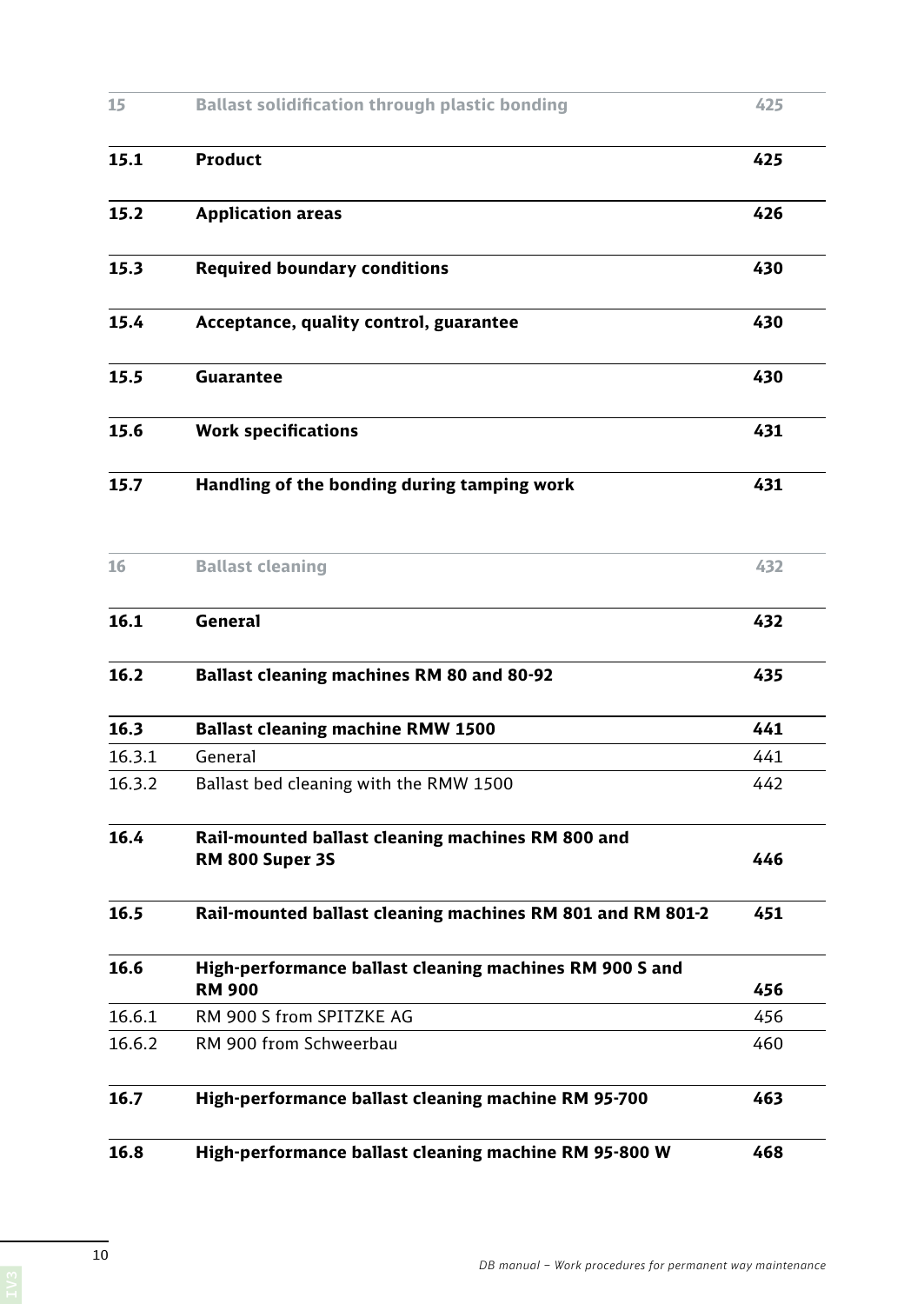| 16.9   | Rail-mounted ballast cleaning machine RM 76 UHR                                                                                                                  | 473 |
|--------|------------------------------------------------------------------------------------------------------------------------------------------------------------------|-----|
| 16.10  | Road-rail ballast cleaning machine ZRM 79                                                                                                                        | 474 |
| 16.11  | <b>Ballast cleaning using other procedures</b>                                                                                                                   | 475 |
| 17     | Loading and unloading systems for waste removal and<br>ballast laying                                                                                            | 476 |
| 17.1   | General                                                                                                                                                          | 476 |
| 17.2   | Material conveyor and hopper unit (MFS 38, 40, 100-S, 250),<br>belt storage device (BSG 60), bulk freight hopper wagon<br>(BSW 11000 and 2000) and road-rail MFS | 476 |
| 17.3   | <b>Loading belts and systems</b>                                                                                                                                 | 481 |
| 17.4   | Unloading systems for laying ballast                                                                                                                             | 483 |
| 18     | <b>Formation rehabilitation</b>                                                                                                                                  | 485 |
| 18.1   | General                                                                                                                                                          | 485 |
| 18.2   | Installation with earth-moving machines                                                                                                                          | 485 |
| 18.3   | <b>Formation rehabilitation machine PM 1000-URM</b>                                                                                                              | 486 |
| 18.3.1 | General description of the PM 1000-URM work procedure                                                                                                            | 486 |
| 18.3.2 | Description of the PM 1000-URM work modules                                                                                                                      | 493 |
| 18.4   | Formation rehabilitation machine PM 200-1 (BR)                                                                                                                   | 494 |
| 18.4.1 | General information on PM 200-1                                                                                                                                  | 494 |
| 18.4.2 | Addition of an RM 80-92 ballast cleaning machine to the PM 200-1 BR                                                                                              | 500 |
| 18.5   | <b>Formation rehabilitation machine PM 200-2R</b>                                                                                                                | 501 |
| 18.5.1 | General information on PM 200-2R                                                                                                                                 | 501 |
| 18.5.2 | Work procedure                                                                                                                                                   | 504 |
| 18.6   | Sand distribution and compacting machine (SVV 100) from<br>Joseph Hubert and Schweerbau                                                                          | 509 |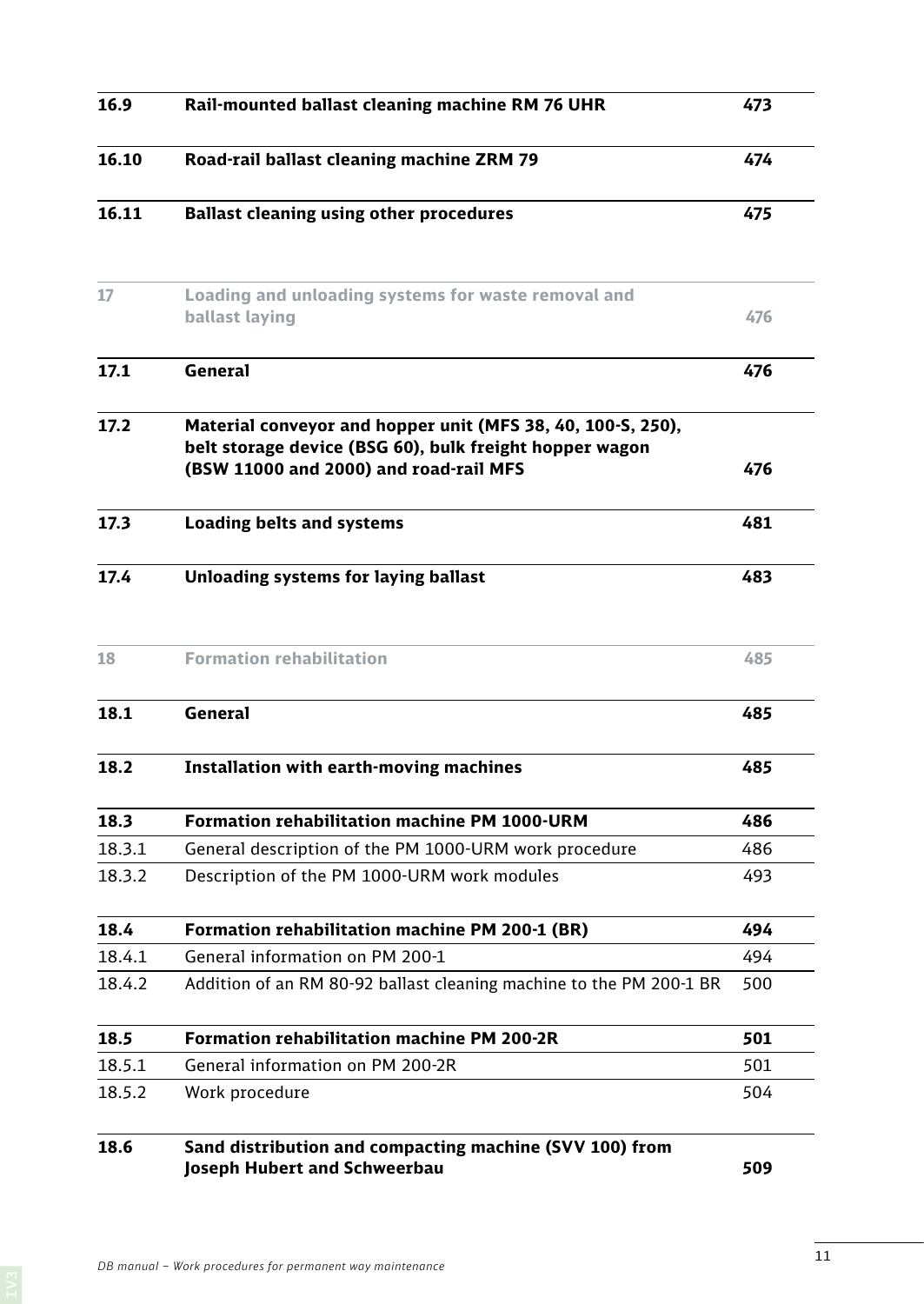| 18.7   | Recycling and formation rehabilitation machines RPM 2002                 |     |
|--------|--------------------------------------------------------------------------|-----|
|        | and RPMW 2002-2                                                          | 516 |
| 18.7.1 | Objective of RPM 2002                                                    | 516 |
| 18.7.2 | Work procedure                                                           | 517 |
| 18.8   | Recycling, formation rehabilitation and cleaning machine                 |     |
|        | <b>RPM-RS-900 from SPITZKE AG</b>                                        | 522 |
| 18.8.1 | General                                                                  | 522 |
| 18.8.2 | Working methods                                                          | 524 |
| 18.8.3 | RPM-RS-900 from Schweerbau                                               | 528 |
| 18.9   | Möbius soil remediation system                                           | 532 |
| 18.10  | Formation rehabilitation with ballast replacement -<br>Wiebe system      | 535 |
| 18.11  | Verification of installation quality                                     | 537 |
| 19     | <b>Mechanical tamping work in tracks and switches</b>                    | 540 |
| 19.1   | Requirements on track and switch tamping machines and<br>ballast ploughs | 540 |
| 19.2   | <b>Measuring work ahead of tamping machines</b>                          | 550 |
| 19.2.1 | Introduction                                                             | 550 |
| 19.2.2 | Measuring work on conventionally marked tracks                           | 551 |
| 19.2.3 | Measuring work with the EM-SAT track survey system                       | 553 |
| 19.2.4 | Measuring work with the GEDO CE                                          | 560 |
| 19.2.5 | Measuring work with the Amberg GRP 3000 survey system                    | 565 |
| 19.2.6 | The satellite-supported track survey during track maintenance            | 570 |
| 19.3   | <b>Tamping</b>                                                           | 578 |
| 19.3.1 | General                                                                  | 578 |
| 19.3.2 | Compacting                                                               | 586 |
| 19.3.3 | First and second stabilisation                                           | 586 |
| 19.3.4 | Creation of the ballast profile                                          | 587 |
| 19.3.5 | Speed regulation after laying                                            | 587 |
| 19.4   | <b>Maintenance of the tracks</b>                                         | 589 |
| 19.4.1 | General                                                                  | 589 |

12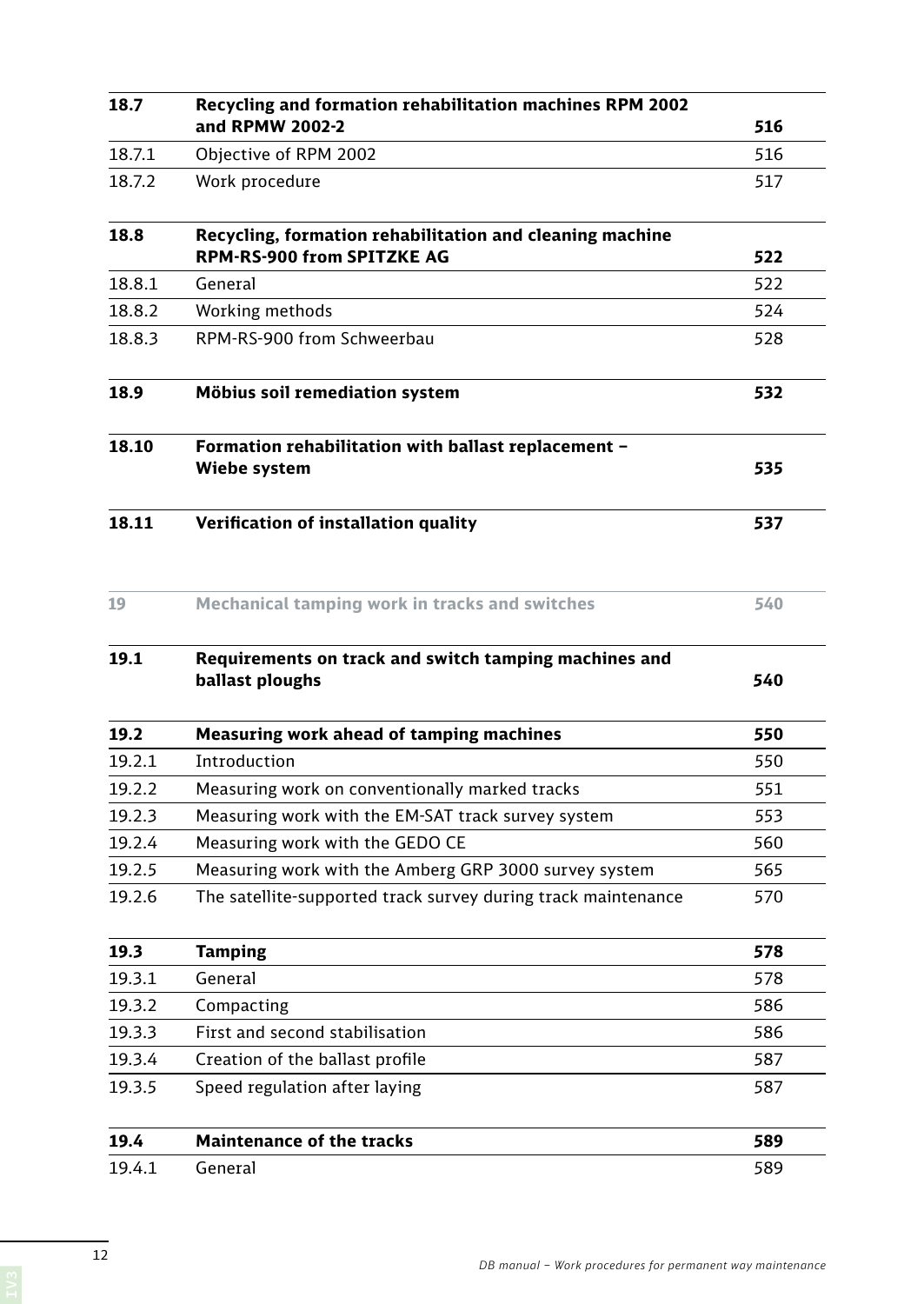| 19.5   | <b>Maintenance of switches</b>                                                                               | 596 |
|--------|--------------------------------------------------------------------------------------------------------------|-----|
| 19.6   | Tamping work with small machines                                                                             | 597 |
| 19.7   | <b>Dynamic track stabilisation</b>                                                                           | 601 |
| 19.8   | <b>Checking execution</b>                                                                                    | 604 |
| 20     | Creation of the continuous welded rail track                                                                 | 605 |
| 20.1   | <b>General</b>                                                                                               | 605 |
| 20.2   | <b>Stress compensation</b>                                                                                   | 605 |
| 20.3   | Welded joints (intermediate and final welds)                                                                 | 608 |
| 21     | <b>Elimination of individual defects</b>                                                                     | 619 |
| 21.1   | <b>Tracks</b>                                                                                                | 619 |
| 21.1.1 | General                                                                                                      | 619 |
| 21.1.2 | Correction of track displacement                                                                             | 619 |
| 21.1.3 | Gauge correction                                                                                             | 622 |
| 21.1.4 | Bending up retracted insulated joints                                                                        | 624 |
| 21.1.5 | Sleeper rehabilitation                                                                                       | 625 |
| 21.2   | Elimination of individual geometry defects in tracks and<br>switches with individual defect tamping machines | 633 |
| 21.2.1 | UNIMAT-Sprinter individual defect tamping machine                                                            | 633 |
| 21.2.2 | Fully mechanised individual defect processing with the 08-275 4ZW                                            | 638 |
|        | <b>Rail processing</b>                                                                                       | 641 |
| 22     |                                                                                                              |     |

19.4.2 Preconditions and preliminary work 591

19.4.4 Ballast distribution system (BDS 2000) 592

 $(v > 160 \text{ km/h})$  592

19.4.3 Elimination of long-wave track displacement on high-speed lines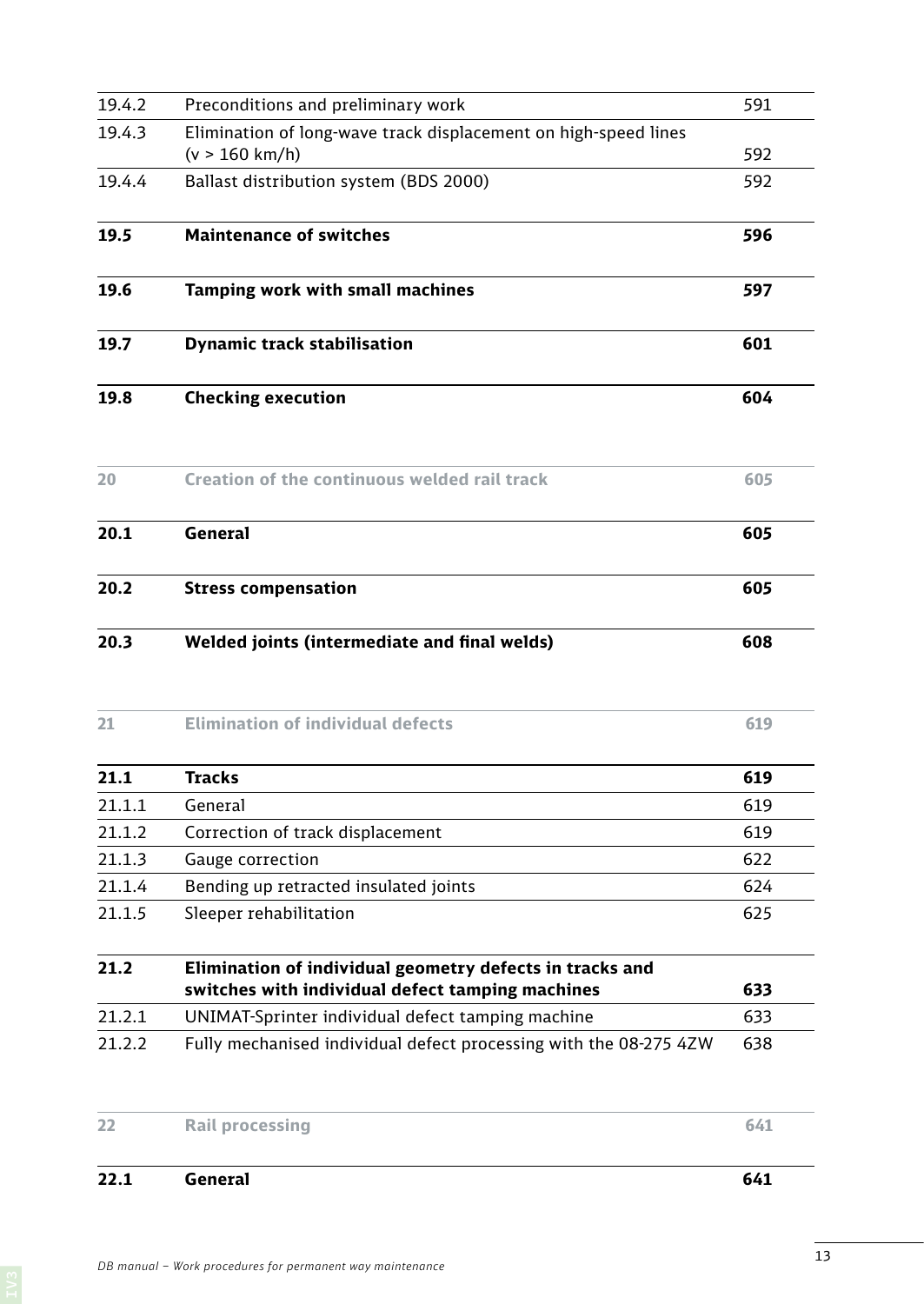| 22.2   | Rail processing machines, type RR                                                    | 644 |
|--------|--------------------------------------------------------------------------------------|-----|
| 22.2.1 | Rail grinding trains, types RR 48 M and 32 M                                         | 646 |
| 22.2.2 | Rail grinding machines, type RR 24 M                                                 | 646 |
| 22.2.3 | Universal grinding machines, types RR 16 M and RR 24 MC                              | 647 |
| 22.2.4 | Switch grinding machines, types RR 16 P/D and 16 MS                                  | 647 |
| 22.3   | Rail processing machines types RG, SPML, RGM, GWM,<br>SF 03/SM 03, SFU 04/SM 04, SBM | 650 |
| 22.3.1 | Rail grinding machine RG 48                                                          | 650 |
| 22.3.2 | Rail grinding machine SPML 16-2                                                      | 652 |
| 22.3.3 | Rail grinding machine RGM                                                            | 653 |
| 22.3.4 | Track and switch grinding machine GWM 550                                            | 654 |
| 22.3.5 | Rail milling unit SF 03/SM 03                                                        | 656 |
| 22.3.6 | Rail milling machine SFU 04/SM 04                                                    | 657 |
| 22.3.7 | Rail processing machine SBM 250                                                      | 659 |
| 22.4   | Track and switch grinding machine RGH C 20 plus suction and<br>rinsing unit (SuSE)   | 661 |
| 22.5   | Rail grinding machine SZ 2000                                                        | 665 |
| 22.6   | Rail milling unit SF 03 FFS-Plus                                                     | 668 |
| 22.7   | High-speed grinding with grinding machine RC 01                                      | 669 |
| 22.8   | Rail milling train SF 03 W-FFS                                                       | 671 |
| 22.9   | Hand-held grinding equipment                                                         | 675 |
| 23     | <b>Noise insulation and vibration protection</b>                                     | 676 |
| 23.1   | Introduction                                                                         | 676 |
| 23.1.1 | Noise and vibration caused by railway vehicles                                       | 676 |
| 23.1.2 | Sources of noise                                                                     | 677 |
| 23.1.3 | Rolling noise                                                                        | 678 |
| 23.1.4 | Legal framework conditions                                                           | 679 |
| 23.1.5 | Vibration                                                                            | 680 |
| 23.2   | Inspection: assessment of the actual status of the rail running<br>table quality     | 682 |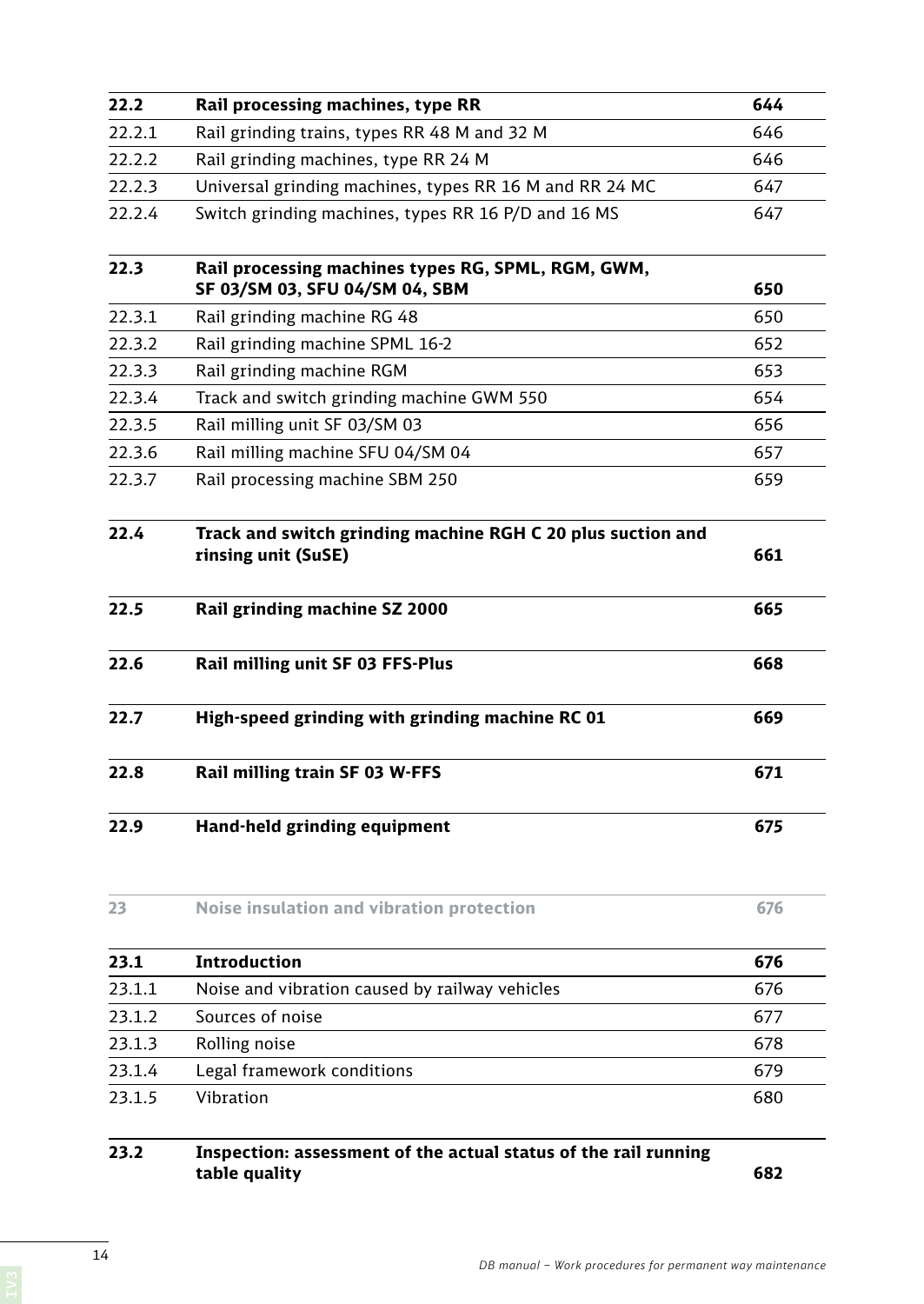| 23.2.1 | Direct measurement processes                                                 | 682 |
|--------|------------------------------------------------------------------------------|-----|
| 23.2.2 | Indirect continuous measurement processes                                    | 683 |
| 23.3   | Maintenance and repair of rail running tables                                | 684 |
| 23.4   | <b>Sound-reducing measures</b>                                               | 685 |
| 23.4.1 | Measures on the rail                                                         | 685 |
| 23.4.2 | Absorbent running track coverings                                            | 685 |
| 23.4.3 | Measures in the propagation path                                             | 685 |
| 23.4.4 | Measures at the immission point                                              | 686 |
| 23.5   | <b>Vibration-reducing measures</b>                                           | 686 |
| 23.5.1 | Measures in the superstructure system                                        | 686 |
| 23.5.2 | Measures in the propagation path                                             | 687 |
| 23.5.3 | Measures at the immission point                                              | 687 |
| 24     | Assessment and acceptance of track maintenance                               | 688 |
| 24.1   | <b>Principles</b>                                                            | 688 |
| 24.1.1 | General                                                                      | 688 |
| 24.1.2 | Acceptance                                                                   | 688 |
| 24.2   | Acceptance of new track construction or track renewal                        | 692 |
| 24.2.1 | General                                                                      | 692 |
| 24.2.2 | Acceptance following new track construction or track renewal                 | 692 |
| 24.2.3 | $SR0$ values for new track construction or track renewal                     | 695 |
| 24.2.4 | $SR0$ values of the geodetic position of the track and other<br>measurements | 697 |
| 24.2.5 | Checklist for acceptance documents                                           | 698 |
| 24.3   | Acceptance of new switch construction and switch renewal                     | 699 |
| 24.3.1 | General                                                                      | 699 |
| 24.3.2 | Object of acceptance                                                         | 699 |
| 24.3.3 | Acceptance following new switch construction and switch renewal              | 699 |
| 24.3.4 | $SR0$ values of the switch geometry                                          | 701 |
| 24.4   | Acceptance of track maintenance                                              | 703 |
| 24.4.1 | General                                                                      | 703 |
| 24.4.2 | Acceptance of track maintenance                                              | 703 |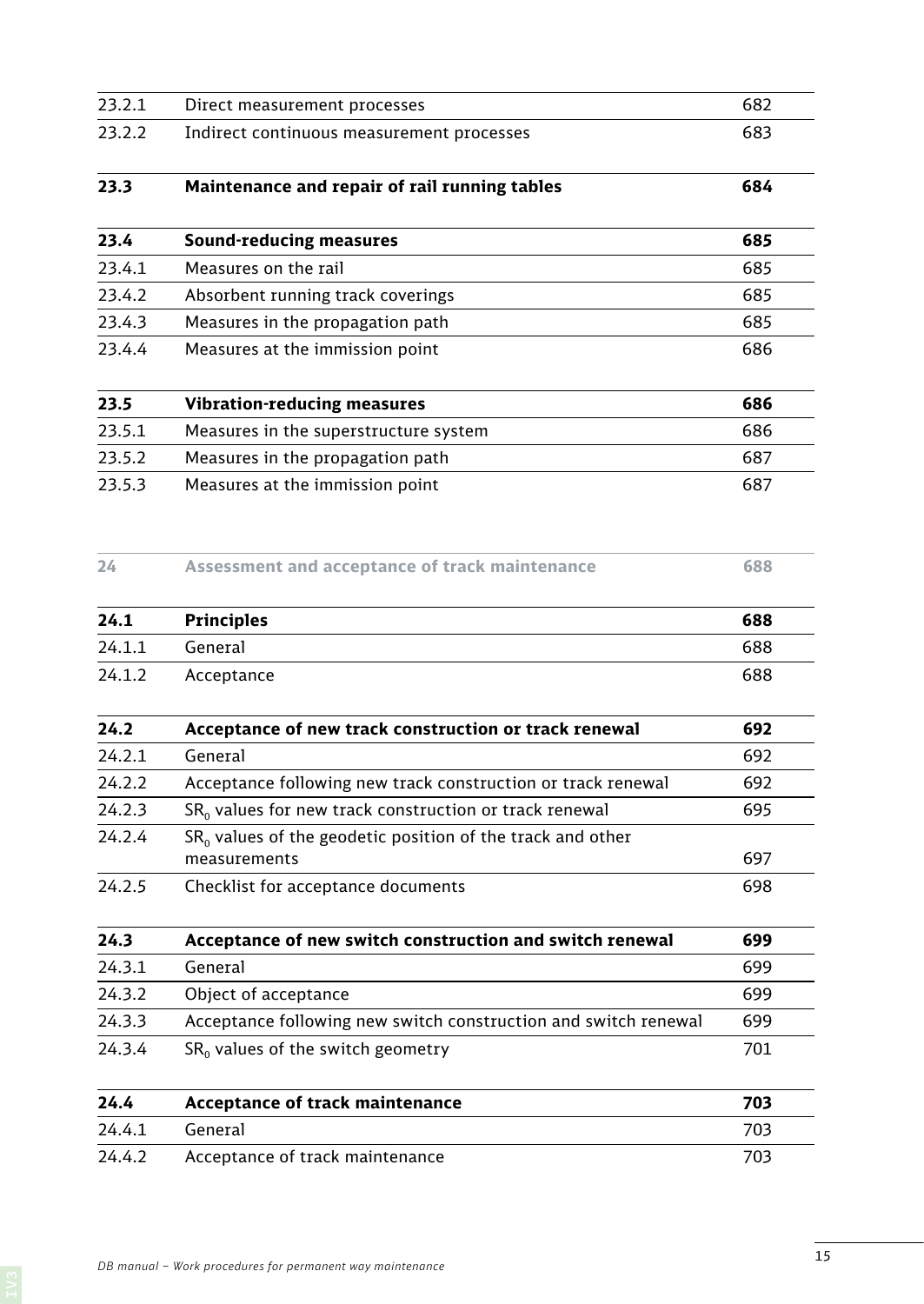| 24.5   | Acceptance of switch maintenance                                                          | 705 |
|--------|-------------------------------------------------------------------------------------------|-----|
| 24.5.1 | General                                                                                   | 705 |
| 24.5.2 | Acceptance of switch maintenance                                                          | 705 |
| 24.5.3 | $SR0$ values for switch maintenance                                                       | 706 |
| 24.6   | Acceptance of welded joints on rails                                                      | 707 |
| 24.6.1 | General                                                                                   | 707 |
| 24.6.2 | Principles                                                                                | 708 |
| 24.6.3 | <b>Tools</b>                                                                              | 708 |
| 24.6.4 | Acceptance of welded joints on rails                                                      | 708 |
| 24.7   | <b>Acceptance of rail processing</b>                                                      | 713 |
| 24.7.1 | General                                                                                   | 713 |
| 24.7.2 | Acceptance of rail processing                                                             | 713 |
| 24.7.3 | Guideline acceptance values following rail processing                                     | 715 |
| 24.7.4 | Guideline acceptance values following the production of special profiles                  | 718 |
| 25     | <b>Further developments</b>                                                               | 719 |
| 25.1   | General                                                                                   | 719 |
| 25.2   | SUZW 500 - new technology for track renewal in conveyor belt<br>technology, H.F. WIEBE    |     |
| 25.3   | <b>Ballast bed cleaning machine RM900VB</b>                                               | 723 |
| 25.4   | Mobile maintenance system ROBEL 69.70                                                     | 726 |
| 25.5   | Ballastless track system DW pre-cast concrete track panels<br>as the track support system | 729 |
| 25.5.1 | System description                                                                        | 730 |
|        |                                                                                           |     |
| 25.5.2 | Routing principles                                                                        | 730 |
| 25.5.3 | Construction implementation                                                               | 730 |
| 25.6   | The DURFLEX <sup>®</sup> superstructure system                                            | 732 |
| 25.6.1 | Characteristics of DURFLEX®                                                               | 732 |
| 25.6.2 | Laying procedure (Durflex® installation)                                                  | 733 |
| 25.6.3 | Removal procedure and recycling                                                           | 735 |

24.4.3 Evaluation of acceptance survey 704